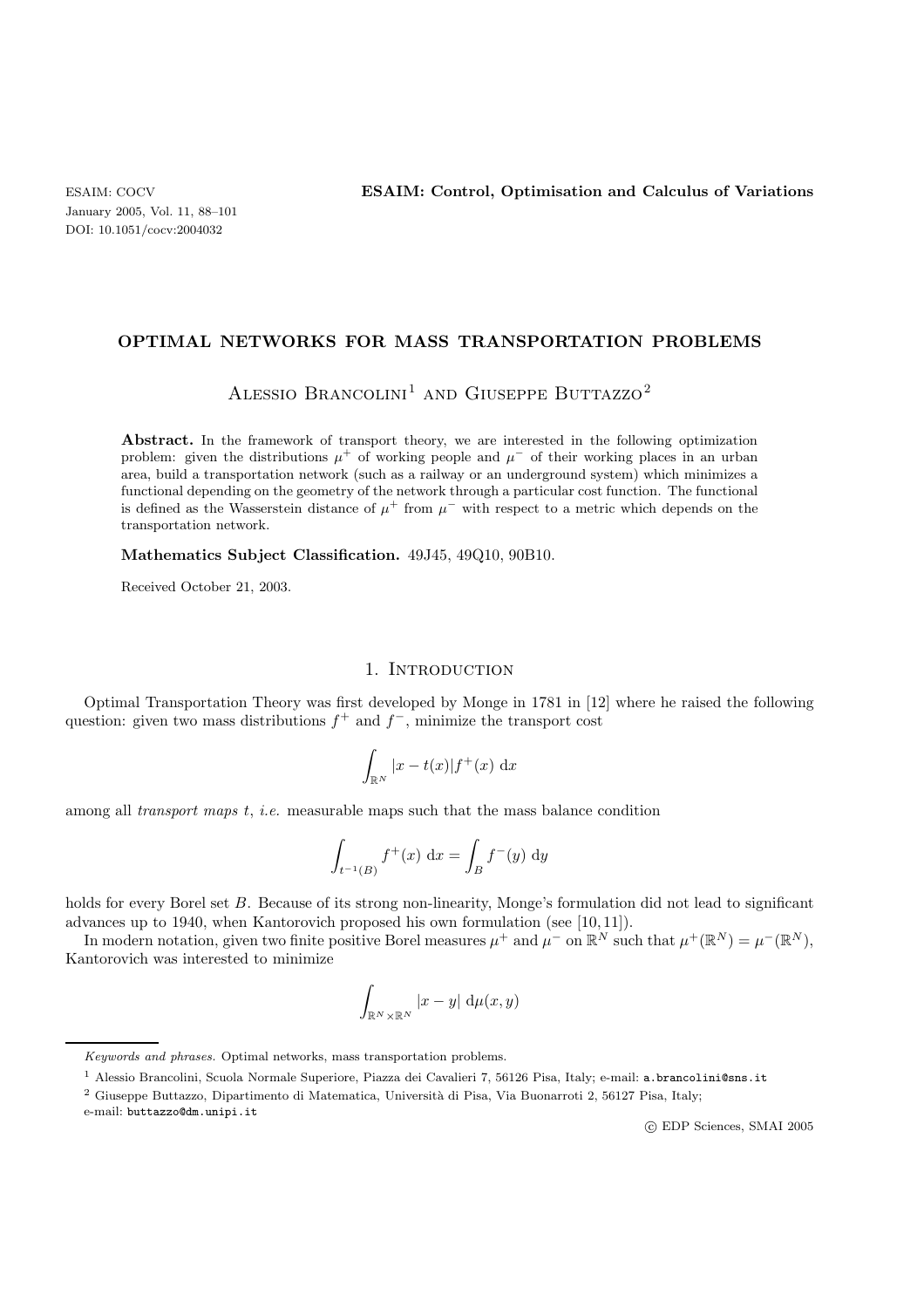among all *transport plans*  $\mu$ , *i.e.* positive Borel measures on  $\mathbb{R}^N \times \mathbb{R}^N$  such that  $\pi^+_{\#}\mu = \mu^+$  and  $\pi^-_{\#}\mu = \mu^-$ , where by # we denoted the *push-forward* operator (*i.e.*  $h_{\#}\mu(E) = \mu(h^{-1}(E))$ ). It is easy to see that if t is a transport map between  $\mu^+ = f^+ \mathcal{L}^N$  and  $\mu^- = f^- \mathcal{L}^N$ , then  $(\mathrm{Id} \times t)_{\#} \mu^+$  is a transport plan. So, Kantorovich's problem is a weak formulation of Monge's one.

Of course, one can take, instead of  $\mathbb{R}^N$  and the cost function given by the Euclidean modulus, a generic pair of metric spaces X and Y and a positive lower semicontinuous cost function  $c: X \times Y \to \mathbb{R}$ , so that the Kantorovich problem reads:

$$
\min \left\{ \int_{X \times Y} c(x, y) \, \mathrm{d}\mu(x, y) \; : \; \pi_{\#}^+ \mu = \mu^+, \; \pi_{\#}^- \mu = \mu^- \right\}.
$$
 (1.1)

We stress the fact that  $\mu^+$  and  $\mu^-$  must have the same mass, otherwise there are no transport plans.

If we set  $X = Y$  and take as cost function the distance d in X, then the minimal value in (1.1) is called *Wasserstein distance* (of power 1) between  $\mu^+$  and  $\mu^-$ . In this case, we shall write  $W_d(\mu^+,\mu^-)$ .

For other details on transportation problems on networks we refer the interested reader to [2, 3, 5–7, 13].

#### 2. The optimal network problem

We consider a bounded connected open subset  $\Omega$  with Lipschitz boundary of  $\mathbb{R}^N$  (the urban area) with  $N > 1$ and two positive finite measures  $\mu^+$  and  $\mu^-$  on  $K := \overline{\Omega}$  (the distributions of working people and of working places). We assume that  $\mu^+$  and  $\mu^-$  have the same mass that we normalize both equal 1, that is  $\mu^+$  and  $\mu^$ are probability measures on K.

In this section we introduce the optimization problem for transportation networks: to every "urban network" Σ we may associate a suitable "cost function"  $d_{\Sigma}$  which takes into account the geometry of Σ as well as the costs for customers to move with their own means and by means of the network. The cost functional will be then

$$
T(\Sigma) = W_{d_{\Sigma}}(\mu^+, \mu^-)
$$

so that the optimization problem we deal with is

$$
\min\{T(\Sigma) \ : \ \Sigma \ \text{``admissible network''}\} \tag{2.2}
$$

The main result of this paper is to prove that, under suitable and very mild assumptions, and taking as admissible networks all connected, compact one-dimensional subsets  $\Sigma$  of K, the optimization problem (2.2) admits a solution. The tools we use to obtain the existence result are a suitable relaxation procedure to define the function  $d_{\Sigma}$  (Th. 4.2) and a generalization of the Golab theorem (Th. 3.3), also obtained by Dal Maso and Toader in [8].

In order to introduce the distance  $d_{\Sigma}$  we consider a function  $J : [0, +\infty]^3 \to [0, +\infty]$ . For a given path  $\gamma$  in K the parameter a in  $J(a, b, c)$  measures the length of  $\gamma$  outside  $\Sigma$ , b measures the length of  $\gamma$  inside  $\Sigma$ , while c represents the total length of  $\Sigma$ . The cost  $J(a, b, c)$  is then the cost of a customer who travels for a length a by his own means and for a length b on the network, being c the length of the latter. For instance we could take  $J(a, b, c) = A(a) + B(b) + C(c)$  and then the function  $A(t)$  is the cost for traveling a length t by one's own means,  $B(t)$  is the price of a ticket to cover the length t on  $\Sigma$  and  $C(t)$  represents the cost of a network of length t.

For every closed connected subset  $\Sigma$  in K, we define the cost function  $d_{\Sigma}$  as

$$
d_{\Sigma}(x,y) := \inf \left\{ J\left(\mathcal{H}^1(\gamma \setminus \Sigma), \mathcal{H}^1(\gamma \cap \Sigma), \mathcal{H}^1(\Sigma)\right) : \gamma \in \mathscr{C}_{x,y} \right\},\
$$

where  $\mathscr{C}_{x,y}$  is the class of all closed connected subsets of K containing x and y. The optimization problem we consider is then  $(2.2)$  where we take as *admissible networks* all closed connected subsets  $\Sigma$  of K with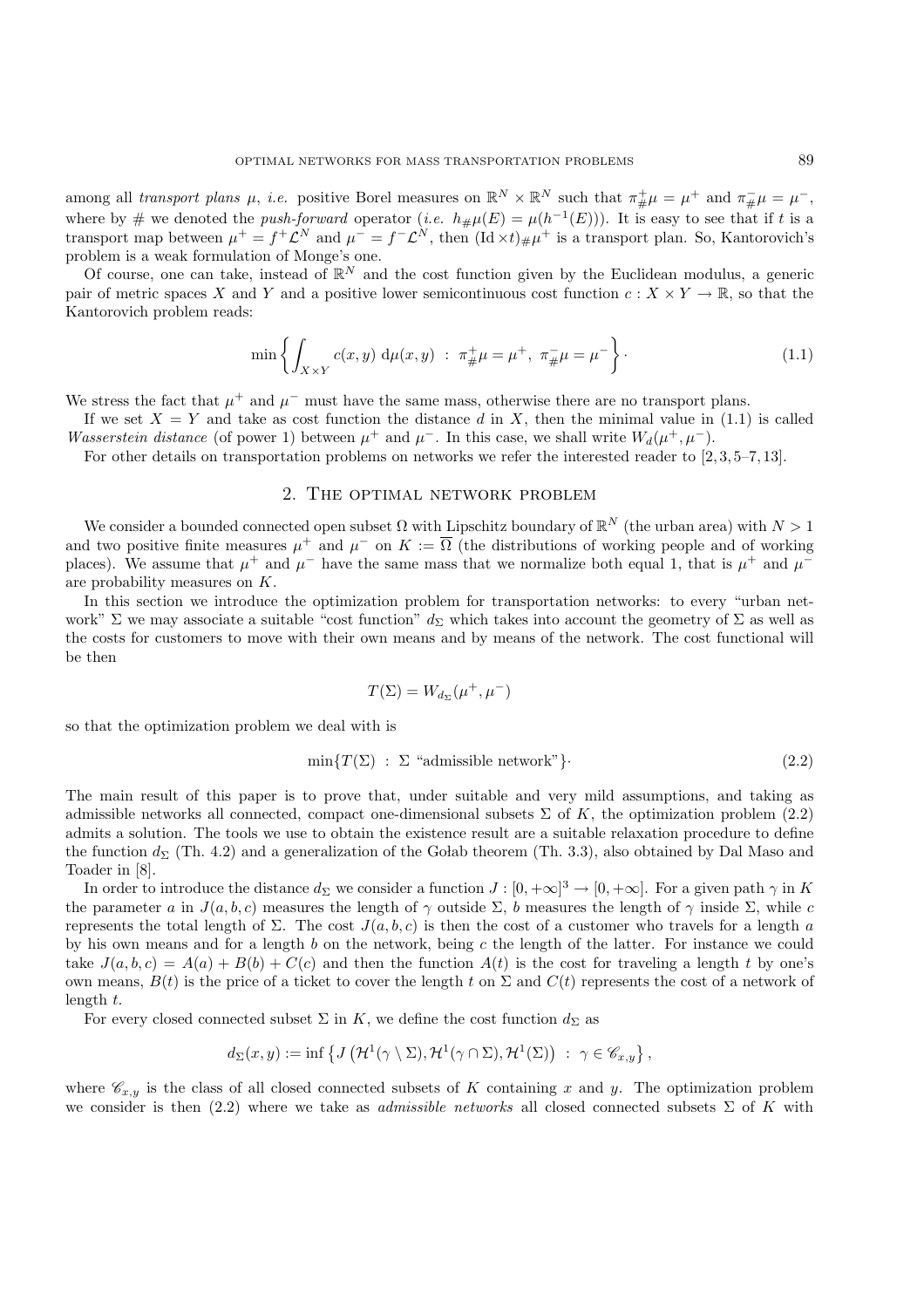90 A. BRANCOLINI AND G. BUTTAZZO

 $\mathcal{H}^1(\Sigma) < +\infty$ . We also define, for every closed connected subset  $\gamma$  of K

$$
L_{\Sigma}(\gamma) := J\left(\mathcal{H}^1(\gamma \setminus \Sigma), \mathcal{H}^1(\gamma \cap \Sigma), \mathcal{H}^1(\Sigma)\right).
$$

We assume that J satisfies the following conditions:

- $\bullet$  *J* is lower semicontinuous:
- J is non-decreasing, *i.e.*

$$
a_1 \le a_2, b_1 \le b_2, c_1 \le c_2 \Longrightarrow J(a_1, b_1, c_1) \le J(a_2, b_2, c_2);
$$

- $J(a, b, c) \ge G(c)$  with  $G(c) \rightarrow +\infty$  when  $c \rightarrow +\infty$ ;
- $\bullet$  *J* is continuous in its first variable.

A *curve* joining two points  $x, y \in K$  is an element of the set

$$
\mathscr{C}_{x,y} := \{ \gamma \text{ closed connected}, \{x,y\} \subseteq \gamma \subseteq K \}
$$

while an element of  $\mathscr C$  will be, by definition, a closed connected set in  $K$ :

 $\mathscr{C} := \{ \gamma \text{ closed connected}, \gamma \subseteq K \}.$ 

We associate to every admissible network  $\Sigma \in \mathscr{C}$  the cost function

$$
d_{\Sigma}(x, y) = \inf \{ L_{\Sigma}(\gamma) : \gamma \in \mathscr{C}_{x, y} \}.
$$

We are interested in the functional  $T$  given by

$$
\Sigma \mapsto T(\Sigma) := W_{d_{\Sigma}}(\mu^+, \mu^-)
$$

which is defined on the class  $\mathscr{C}$ , where the Wasserstein distance is defined in the introduction.

Finally by  $\overline{L}_{\Sigma}^{x,y}$  we denote the lower semicontinuous envelope of  $L_{\Sigma}$  with respect to the Hausdorff convergence on  $\mathscr{C}_{x,y}$  (see Sect. 3 for the main definitions). In other words, for every  $\gamma \in \mathscr{C}_{x,y}$  we set

$$
\overline{L}_{\Sigma}^{x,y}(\gamma) = \begin{cases} \min\left\{ \liminf_{n} L_{\Sigma}(\gamma_n) \ : \gamma_n \to \gamma, \gamma_n \in \mathscr{C}_{x,y} \right\} & \text{if } \gamma \in \mathscr{C}_{x,y} \\ +\infty & \text{if } \gamma \notin \mathscr{C}_{x,y}, \end{cases}
$$

where we fix the condition  $x, y \in \gamma$ . Moreover, we define  $\overline{L}_{\Sigma}$  as

$$
\overline{L}_{\Sigma}(\gamma) = \min \left\{ \liminf_{n \to +\infty} L_{\Sigma}(\gamma_n) : \gamma_n \to \gamma, \gamma_n \in \mathscr{C} \right\},\
$$

that is to say, the lower semicontinuous envelope of  $L_{\Sigma}$  with respect to the Hausdorff convergence on the class of closed connected sets of K.

# 3. The Golab theorem and its extensions

In this section X will be a set endowed with a distance function  $d$ , *i.e.*  $(X, d)$  is a metric space. We assume for simplicity X to be *compact*. By  $\mathscr{C}(X)$  we indicate the class of all closed subsets of X.

Given two closed subsets C and D, the *Hausdorff distance* between them is defined by

$$
d_{\mathcal{H}}(C,D) := 1 \wedge \inf \{ r \in [0, +\infty[ : C \subseteq D_r, D \subseteq C_r \}
$$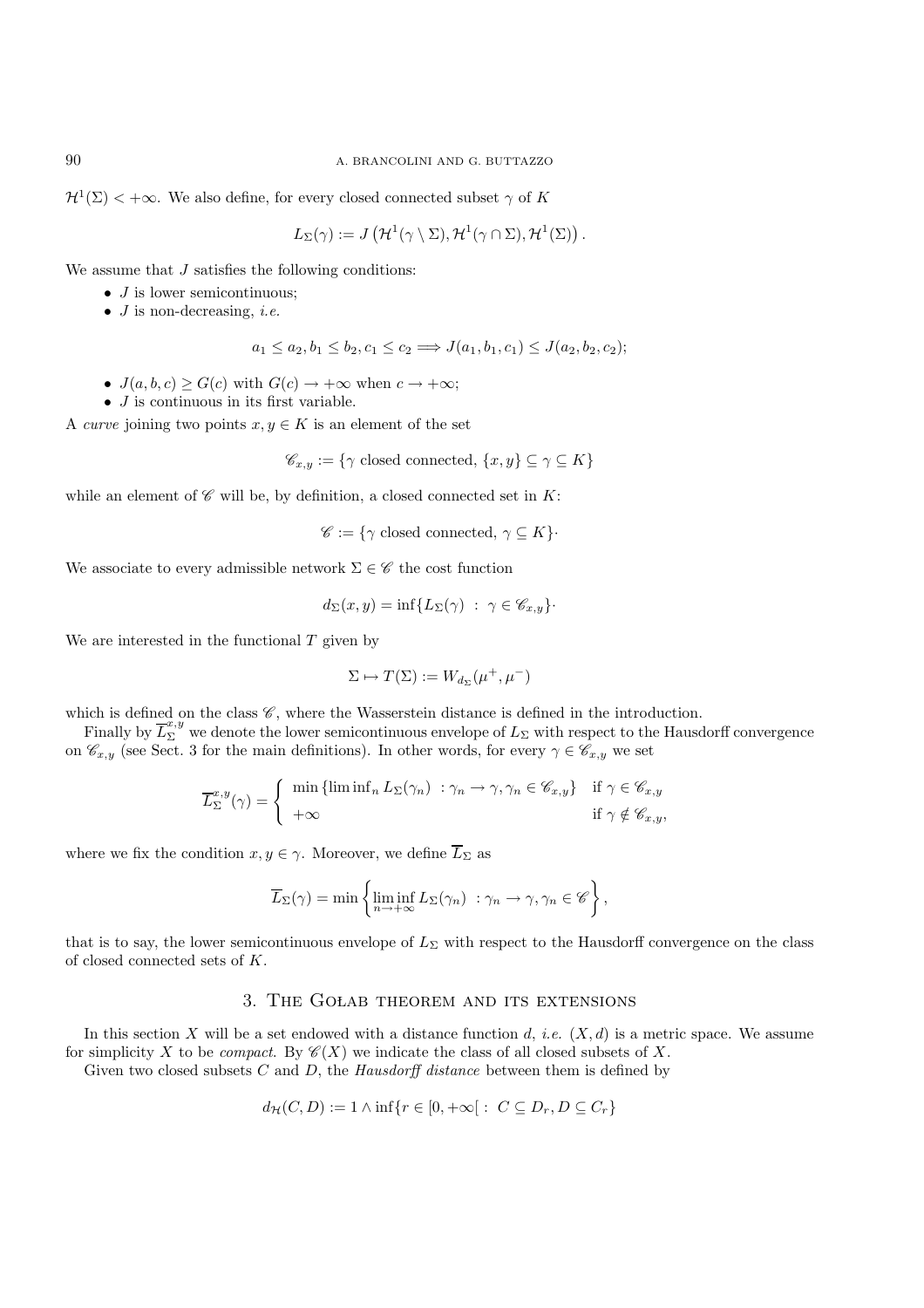where

$$
C_r := \{ x \in X \ : \ d(x, C) < r \}.
$$

It is easy to see that  $d_{\mathcal{H}}$  is a distance on  $\mathscr{C}(X)$ , so  $(\mathscr{C}(X), d_{\mathcal{H}})$  is a metric space. We remark the following well-known facts (see for example [1]):

- $(X, d)$  compact  $\Longrightarrow (\mathscr{C}(X), d_{\mathcal{H}})$  compact;
- $(X, d)$  complete  $\Longrightarrow (\mathscr{C}(X), d_{\mathcal{H}})$  complete.

In the rest of the paper we will use the notation  $C_n \to C$  to indicate the convergence of a sequence  $\{C_n\}_{n\in\mathbb{N}}$ to C with respect to the distance  $d_{\mathcal{H}}$ .

**Proposition 3.1.** *Let*  ${C_n}_{n \in \mathbb{N}}$  *be a sequence of compact connected subsets in* X *such that*  $C_n \to C$  *for some compact subset* C*. Then* C *is connected.*

*Proof.* Suppose, on the contrary, that there exist two closed non-void separated subsets  $F_1$  and  $F_2$  such that  $C = F_1 \cup F_2$ . Since  $F_1$  and  $F_2$  are compact,  $d(F_1, F_2) = d > 0$ . Let us choose  $\varepsilon = d/4$ . By the definition of Hausdorff convergence, there exists a positive integer  $N$  such that

$$
n \ge N \Longrightarrow C_n \subseteq (C)_{\varepsilon}, \ C \subseteq (C_n)_{\varepsilon}.
$$

Since  $C_N$  is connected, we must have either  $C_N \subseteq (F_1)_{\varepsilon}$  or  $C_N \subseteq (F_2)_{\varepsilon}$ . Let us suppose, for example, that  $C_N \subseteq (F_1)_{\varepsilon}$ . On one side by the Hausdorff convergence it is  $F_2 \subseteq (C_N)_{\varepsilon}$ , on the other by the choice of  $\varepsilon$  we have  $(C_N)_{\varepsilon} \cap F_2 = \emptyset$ , a contradiction.

The *Hausdorff 1-dimensional measure* in (X, d) of a Borel set B is defined by

$$
\mathcal{H}^1(B):=\lim_{\delta\to 0^+}\mathcal{H}^{1,\delta}(B),
$$

where

$$
\mathcal{H}^{1,\delta}(B) := \inf \left\{ \sum_{n \in \mathbb{N}} \operatorname{diam} B_n : \operatorname{diam} B_n < \delta, B \subseteq \bigcup_{n \in \mathbb{N}} B_i \right\}.
$$

The measure  $\mathcal{H}^1$  is Borel regular and if  $(X, d)$  is the 1-dimensional Euclidean space, then  $\mathcal{H}^1$  is just the Lebesgue measure  $\mathcal{L}^1$ .

The Golab classical theorem states that in a metric space, the measure  $\mathcal{H}^1$  is sequentially lower semicontinuous with respect to the Hausdorff convergence over the class of all compact connected subsets of  $X$ .

**Theorem 3.2** (Golab). Let X be a metric space. If  ${C_n}_{n \in \mathbb{N}}$  is a sequence of compact connected subsets of X and  $C_n \to C$  *for some compact connected subset* C, then

$$
\mathcal{H}^1(C) \le \liminf_{n \to +\infty} \mathcal{H}^1(C_n). \tag{3.3}
$$

Actually, this result can be strengthened.

**Theorem 3.3.** *Let* X *be a metric space*,  $\{\Gamma_n\}_{n\in\mathbb{N}}$  *and*  $\{\Sigma_n\}_{n\in\mathbb{N}}$  *be two sequences of compact subsets such that*  $\Gamma_n \to \Gamma$  and  $\Sigma_n \to \Sigma$  for some compact subsets  $\Gamma$  and  $\Sigma$ . Let us also suppose that  $\Gamma_n$  is connected for all  $n \in \mathbb{N}$ . *Then*

$$
\mathcal{H}^1(\Gamma \setminus \Sigma) \le \liminf_{n \to +\infty} \mathcal{H}^1(\Gamma_n \setminus \Sigma_n). \tag{3.4}
$$

A proof of this result has been given by Dal Maso and Toader in [8]; for sake of completeness, we include the proof here below. It is in fact based on the following two rectifiability theorems whose proof can be found in [1].

**Theorem 3.4.** *Let* X *be a metric space and* C *a closed connected subset of finite length, i.e.*  $\mathcal{H}^1(C) < +\infty$ *. Then* C *is compact and connected by injective rectifiable curves.*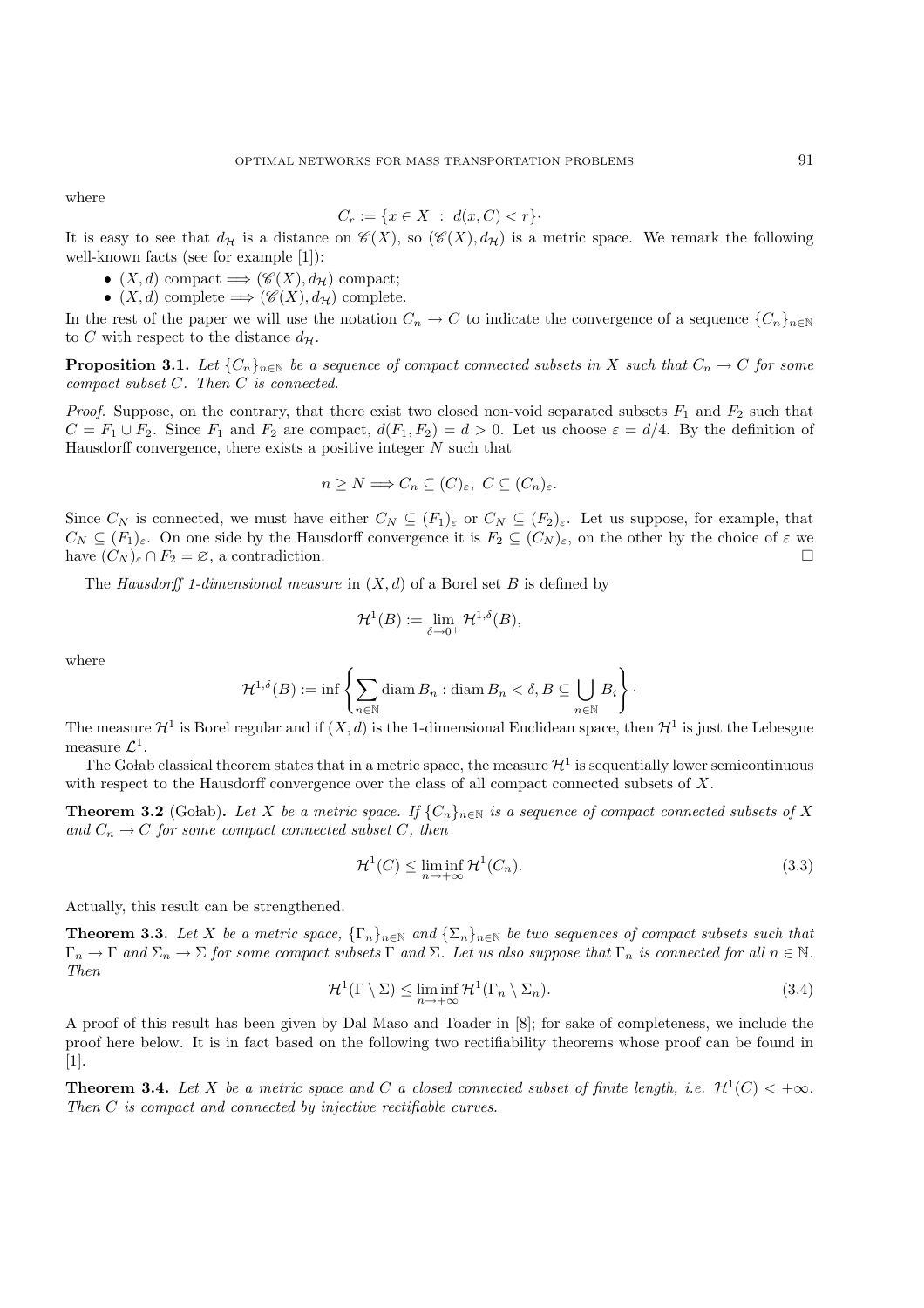**Theorem 3.5.** *Let* C *be a closed connected subset in a metric space* X *such that*  $\mathcal{H}^1(C) < +\infty$ *. Then there exists a sequence of Lipschitz curves*  $\{\gamma_n\}_{n\in\mathbb{N}}$ ,  $\gamma_n : [0,1] \to C$ , such that

$$
\mathcal{H}^1(C \setminus \bigcup_{n \in \mathbb{N}} \gamma_n([0,1])) = 0.
$$

The first step in the proof of Theorem 3.3 is a localized form of the Golab classical theorem. To this aim we need the following lemma.

**Lemma 3.6.** *Let* C *be a closed connected subset of* X *and let*  $x \in C$ *. If*  $r \in [0, \frac{1}{2} \text{diam } C]$ *, then* 

$$
\mathcal{H}^1(C \cap B_r(x)) \ge r.
$$

*Proof.* See for instance Lemma 4.4.2 of [1] or Lemma 3.4 of [9].

**Remark 3.7.** Lemma 3.6 yields the following estimate from below for the upper density:

$$
\overline{\theta}(C, x) := \limsup_{r \to 0^+} \frac{\mathcal{H}^1(C \cap B_r(x))}{2r} \ge \frac{1}{2}.
$$

We recall that for every measure  $\mu$  the *upper density* is defined by

$$
\overline{\theta}(\mu, x) := \limsup_{r \to 0^+} \frac{\mu(B_r(x))}{2r}.
$$

We also recall that  $\overline{\theta}(\mu, x) \ge t$  for all  $x \in X$  implies  $\mu(B) \ge t\mathcal{H}^1(B)$  for every Borel set B (see Th. 2.4.1 in [1]).

We are now in a position to obtain the localized version of the Golab theorem.

**Theorem 3.8.** *Let* X *be a metric space.* If  $\{C_n\}_{n\in\mathbb{N}}$  *is a sequence of compact connected subsets of* X *such that*  $C_n \to C$  *for some compact connected subset* C, then *for every open subset* U *of* X

$$
\mathcal{H}^1(C \cap U) \le \liminf_{n \to +\infty} \mathcal{H}^1(C_n \cap U).
$$

*Proof.* We can suppose that  $L := \lim_n \mathcal{H}^1(C_n \cap U)$  exists, is finite and  $\mathcal{H}^1(C_n \cap U) \leq L + 1$ . Let  $d_n =$  $diam(C_n \cap U)$ . We can suppose up to a subsequence that  $d_n \to d > 0$ . Let us consider the sequence of Borel measures defined by

$$
\mu_n(B) := \mathcal{H}^1(B \cap C_n \cap U)
$$

for every Borel set B. Up to a subsequence we can assume that  $\mu_n \rightharpoonup^* \mu$  for a suitable  $\mu$ . We choose  $x \in C \cap U$ and  $r' < r < \text{diam}(C \cap U)/2$ . Then, by Lemma 3.6,

$$
\mu(B_r(x)) \ge \mu\left(\overline{B}_{r'}(x)\right) \ge \limsup_{n \to +\infty} \mu_n\left(\overline{B}_{r'}(x)\right) = \limsup_{n \to +\infty} \mathcal{H}^1\left(C_n \cap \overline{B}_{r'}(x) \cap U\right) \ge r'.
$$

Since  $r'$  was chosen arbitrarily we get

$$
\mu(B_r(x)) \ge r
$$

for every  $x \in C \cap U$  and  $r < \text{diam}(C \cap U)/2$ . This implies  $\overline{\theta}(C, x) \geq 1/2$ . By Remark 3.7

$$
\mathcal{H}^1(C \cap U) \le 2\mu(X) \le 2 \liminf_{n \to +\infty} \mu_n(X) = 2 \liminf_{n \to +\infty} \mathcal{H}^1(C_n \cap U) = 2L.
$$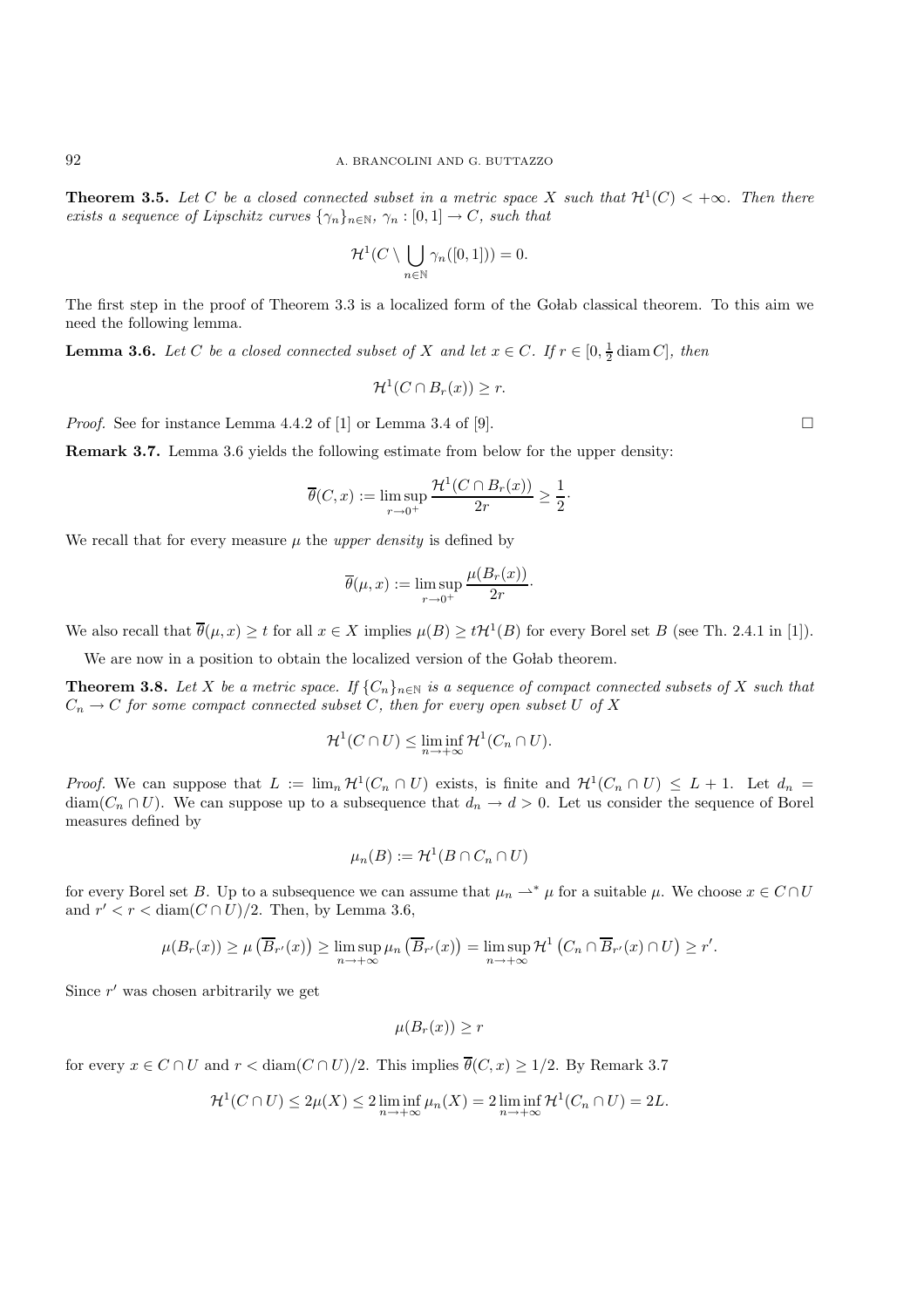By Theorem 3.5 for  $\mathcal{H}^1$ -almost all  $x_0 \in C \cap U$  there exists a Lipschitz curve  $\gamma$  whose range is in  $C \cap U$  such that  $x_0 = \gamma(t_0)$  and  $t_0 \in ]0,1[$ . We can also suppose that

$$
\lim_{h \to 0^+} \frac{d(\gamma(t_0 + h), \gamma(t_0 - h))}{2|h|} = 1.
$$

We choose arbitrarily  $\sigma \in ]0,1[$ . If h is small, then

$$
d(\gamma(t_0+h), \gamma(t_0-h)) \ge (2-\sigma)|h|
$$

and

$$
(1 - \sigma)|h| \le d(\gamma(t_0 \pm h), \gamma(t_0)) \le (1 + \sigma)|h|.
$$

Let us also suppose that  $|h| < \sigma/(1+\sigma)$  and put

$$
y := \gamma(t_0 - h), \quad z := \gamma(t_0 + h), \quad r := \max\{d(y, x_0), d(z, x_0)\}\cdot
$$

We get

$$
r < (1 + \sigma)|h| < \sigma, \quad d(y, z) \ge (2 - \sigma)|h| \ge \frac{2 - \sigma}{2 + \sigma}r.
$$

Let  $r' := (1 + \sigma)r$ . Since  $C_n \to C$ , then (see Prop. 4.4.3 in [1]) there exist subsequences  $\{y_n\}_{n\in\mathbb{N}}$  and  $\{z_n\}_{n\in\mathbb{N}}$ such that  $y_n, z_n \in C_n \cap U$ ,  $y_n \to y$  and  $z_n \to z$ . One must have  $y_n, z_n \in B_{r'}(x_0)$  for n large enough and

$$
\mu_n\left(\overline{B_{r'}(x)}\right) = \mathcal{H}^1\left(C_n \cap \overline{B_{r'}(x)} \cap U\right) \ge d(z, y_n).
$$

Taking the limsup

$$
\mu\left(\overline{B_{r'}(x)}\right) \ge \limsup_{n \to +\infty} \mathcal{H}^1\left(C_n \cap \overline{B_{r'}(x)} \cap U\right) \ge \limsup_{n \to +\infty} d(z, y_n)
$$

$$
= d(z, y) \ge \frac{2 - \sigma}{2 + \sigma} r = \frac{2 - \sigma}{(2 + \sigma)(1 + \sigma)} r'.
$$

Since  $\sigma$  was arbitrary, we get  $\overline{\theta}(\mu, x_0) \geq 1$  for  $\mathcal{H}^1$ -almost all  $x_0 \in C \cap U$ . Then, by Remark 3.7

$$
\mathcal{H}^1(C \cap U) \le \mu(X) \le \liminf_{n \to +\infty} \mu_n(X) = \liminf_{n \to +\infty} \mathcal{H}^1(C_n \cap U).
$$

*Proof of Theorem 3.3.* Let  $A = \Gamma \cap \Sigma$ . Thanks to the equality

$$
\bigcup_{\varepsilon>0} (\Gamma \setminus \overline{A}_{\varepsilon}) = \Gamma \setminus \Sigma
$$

we have

$$
\lim_{\varepsilon \to 0^+} \mathcal{H}^1(\Gamma \setminus \overline{A}_{\varepsilon}) = \mathcal{H}^1(\Gamma \setminus \Sigma).
$$

Recalling that the following inclusion of sets holds for large values of  $n$ 

$$
\Gamma_n \setminus \overline{A}_{\varepsilon} \subseteq \Gamma_n \setminus A_n \subseteq \Gamma_n \setminus \Sigma_n
$$

by the localized form of Golab theorem (Th. 3.8) we deduce

$$
\mathcal{H}^1\left(\Gamma\setminus\overline{A}_{\varepsilon}\right)\leq \liminf_{n\to+\infty}\mathcal{H}^1\left(\Gamma_n\setminus\overline{A}_{\varepsilon}\right)\leq \liminf_{n\to+\infty}\mathcal{H}^1\left(\Gamma_n\setminus\Sigma_n\right).
$$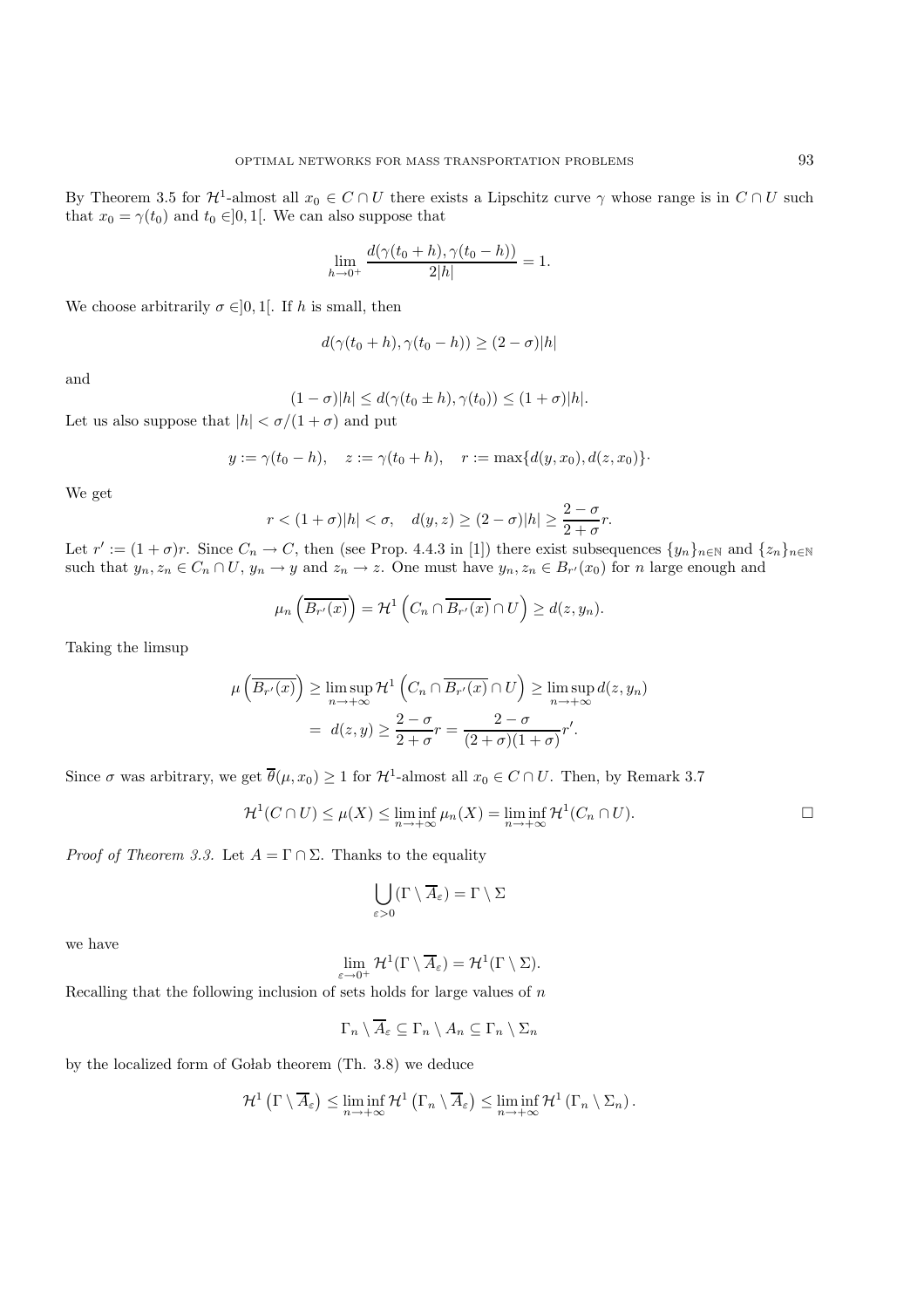Taking the limit as  $\varepsilon \to 0^+$ , we obtain

$$
\mathcal{H}^1(\Gamma \setminus \Sigma) \leq \liminf_{n \to +\infty} \mathcal{H}^1(\Gamma_n \setminus \Sigma_n).
$$

**Remark 3.9.** It is easy to see that if the number of connected components of  $C_n$  is bounded from above by a positive integer independent on n, then the localized form of Golab theorem is still valid. All details can be found in [8].

## 4. Relaxation of the cost function

We can give an explicit expression for the lower semicontinuous envelopes  $\overline{L}_{\Sigma}$  and  $\overline{L}_{\Sigma}^{x,y}$  in terms of J. In order to achieve this result it is useful to introduce the function:

$$
\overline{J}(a, b, c) = \inf\{J(a+t, b-t, c) : 0 \le t \le b\}.
$$

The following lemma is an important step to establish Theorem 4.2.

**Lemma 4.1.** *Let*  $\gamma$  *and*  $\Sigma$  *be closed connected subsets of* K. *Let also suppose that*  $\Sigma$  *has a finite length. Then for every*  $t \in [0, \mathcal{H}^1(\gamma \cap \Sigma)]$  *we can find a sequence*  $\{\gamma_n\}_{n \in \mathbb{N}}$  *in C such that* 

- $\gamma_n \to \gamma$ *;*
- $\lim_{n} \mathcal{H}^{1}(\gamma_{n}) = \mathcal{H}^{1}(\gamma);$
- $\bullet$   $\mathcal{H}^1(\gamma_n\cap\Sigma)\nearrow\mathcal{H}^1(\gamma\cap\Sigma)-t.$

*Moreover, if*  $x, y \in \gamma$  *then the sequence*  $\{\gamma_n\}_{n \in \mathbb{N}}$  *can be chosen in*  $\mathscr{C}_{x,y}$ *.* 

*Proof.* The set  $\gamma \cap \Sigma$  is closed and with a finite length. By the second rectifiability result (Th. 3.5) it follows the existence of a sequence of curves  $\sigma_n \in \text{Lip}([0,1], K)$  such that

$$
\mathcal{H}^1\left((\gamma\cap\Sigma)\setminus\bigcup_{n\in\mathbb{N}}\sigma_n([0,1])\right)=0.
$$

We can also suppose that the subsets  $\sigma_n([0,1])$  are disjoint up to subsets of negligible length. Fix a sufficiently small  $\delta > 0$  and choose a sequence of intervals  $I_n = [a_n, b_n]$  such that

$$
\sum_{n\in\mathbb{N}}\mathcal{H}^1(\sigma_n(I_n))=t+\delta.
$$

For every sequence  $\underline{v} = \{v_n\}_{n\in\mathbb{N}}$  of unit vectors of  $\mathbb{R}^N$  such that  $v_n$  is not tangent to  $\gamma \cap \Sigma$  in  $\sigma_n(a_n)$  and  $\sigma_n(b_n)$ , and every sequence  $\underline{\varepsilon} = {\varepsilon_n}_{n\in\mathbb{N}}$  of positive real numbers, let us consider

$$
A_{\underline{v},\underline{\varepsilon}} = \bigcup_{n \in \mathbb{N}} \sigma_n([0, a_n] \cup [b_n, 1]),
$$
  
\n
$$
B_{\underline{v},\underline{\varepsilon}} = \bigcup_{n \in \mathbb{N}} (\sigma_n(a_n) + \varepsilon_n V_n),
$$
  
\n
$$
C_{\underline{v},\underline{\varepsilon}} = \bigcup_{n \in \mathbb{N}} (\nu_n + \sigma_n(I_n)),
$$
  
\n
$$
D_{\underline{v},\underline{\varepsilon}} = \bigcup_{n \in \mathbb{N}} (\sigma_n(b_n) + \varepsilon_n V_n)
$$
  
\n
$$
\gamma_{\underline{v},\underline{\varepsilon}} = (\gamma \setminus \Sigma) \cup A_{\underline{v},\underline{\varepsilon}} \cup B_{\underline{v},\underline{\varepsilon}} \cup C_{\underline{v},\underline{\varepsilon}} \cup D_{\underline{v},\underline{\varepsilon}}
$$

where  $V_n = \{tv_n : t \in [0,1]\}\$  (see Fig. 1).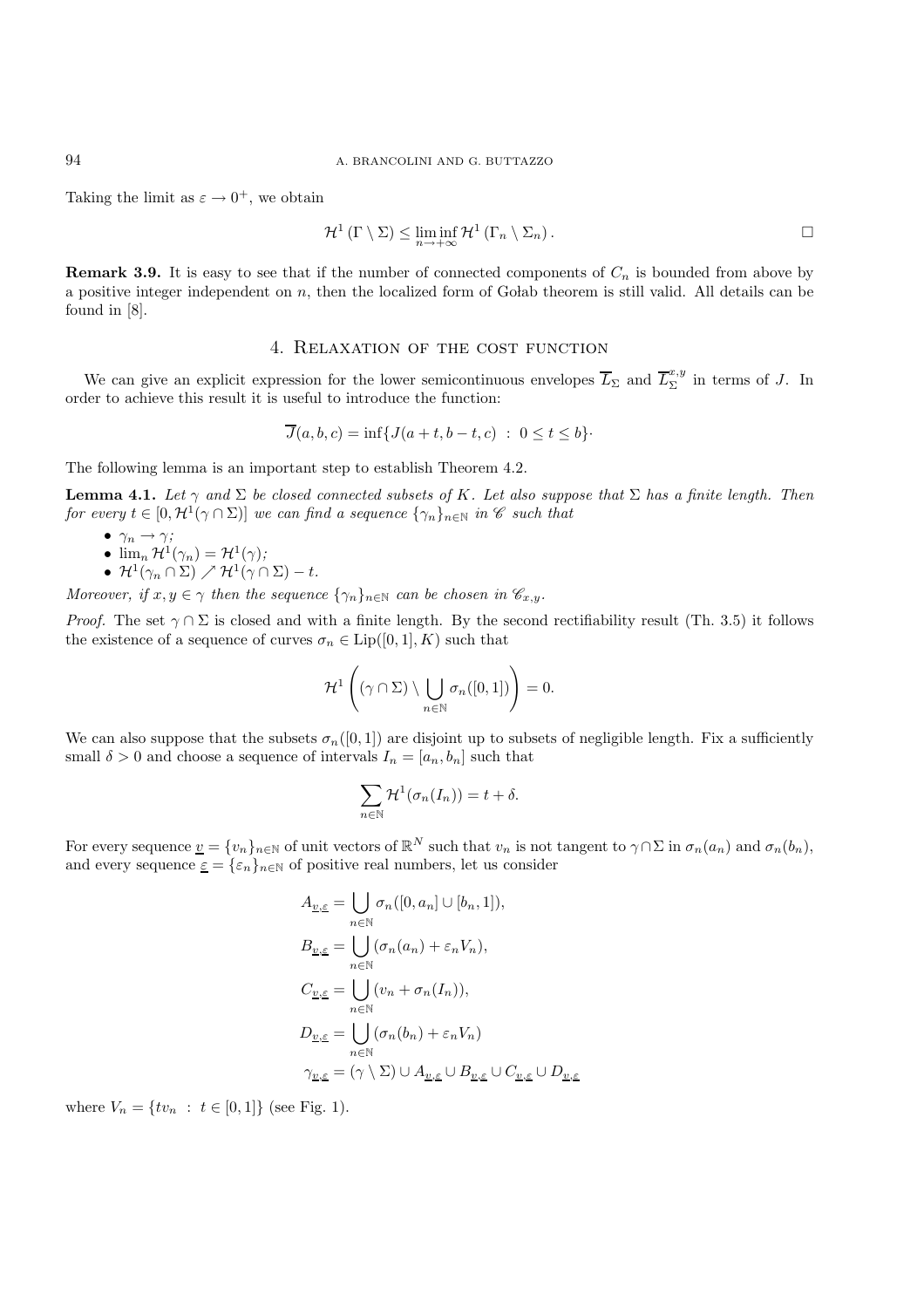

FIGURE 1. The approximating curves  $\gamma_n$ .

Since  $\Sigma$  is closed and with a finite length, the class of  $\gamma_{v,\varepsilon}$  that have not  $\mathcal{H}^1$ -negligible intersection with  $\Sigma$  is at most countable. Out of that set we can choose sequences  $\delta_m \searrow 0$ , and  $\{\gamma_{\underline{v}_m,\underline{\varepsilon}_m}\}_{m\in\mathbb{N}}$  such that  $\|\underline{\varepsilon}_m\| \searrow 0$ , where by  $\|\underline{\varepsilon}\|$  we denote the quantity  $\sum_n \varepsilon_n$ . The sequence  $\{\gamma_{\underline{v}_m,\underline{\varepsilon}_m}\}_{m\in\mathbb{N}}$  is the one we were looking for.  $\Box$ 

**Theorem 4.2.** *For every closed connected subset*  $\gamma \in \mathscr{C}_{x,y}$  *we have* 

$$
\overline{L}^{x,y}_{\Sigma}(\gamma)=\overline{J}(\mathcal{H}^{1}(\gamma\setminus\Sigma),\mathcal{H}^{1}(\gamma\cap\Sigma),\mathcal{H}^{1}(\Sigma)).
$$

*Moreover, if*  $\gamma \in \mathscr{C}_{x,y}$  *then* 

$$
\overline{L}_{\Sigma}^{x,y}(\gamma) = \overline{L}_{\Sigma}(\gamma).
$$

*Proof.* Let  $\gamma$  be a fixed curve in  $\mathcal{C}_{x,y}$ . First we establish that

$$
\overline{L}_{\Sigma}^{x,y}(\gamma) \geq \overline{J}(\mathcal{H}^1(\gamma \setminus \Sigma), \mathcal{H}^1(\gamma \cap \Sigma), \mathcal{H}^1(\Sigma)).
$$

It is enough to show that for every sequence  $\{\gamma_n\}_{n\in\mathbb{N}}$  in  $\mathscr{C}_{x,y}$  converging to  $\gamma$  with respect to the Hausdorff metric, there exists  $t \in [0, \mathcal{H}^1(\gamma \cap \Sigma)]$  such that

$$
J(\mathcal{H}^1(\gamma \setminus \Sigma) + t, \mathcal{H}^1(\gamma \cap \Sigma) - t, \mathcal{H}^1(\Sigma)) \leq \liminf_{n \to +\infty} L_{\Sigma}(\gamma_n).
$$

Up to a subsequence we can suppose the following equalities hold true:

$$
\liminf_{n \to +\infty} L_{\Sigma}(\gamma_n) = \lim_{n \to +\infty} L_{\Sigma}(\gamma_n),
$$
  
\n
$$
\liminf_{n \to +\infty} \mathcal{H}^1(\gamma_n) = \lim_{n \to +\infty} \mathcal{H}^1(\gamma_n),
$$
  
\n
$$
\liminf_{n \to +\infty} \mathcal{H}^1(\gamma_n \setminus \Sigma) = \lim_{n \to +\infty} \mathcal{H}^1(\gamma_n \setminus \Sigma).
$$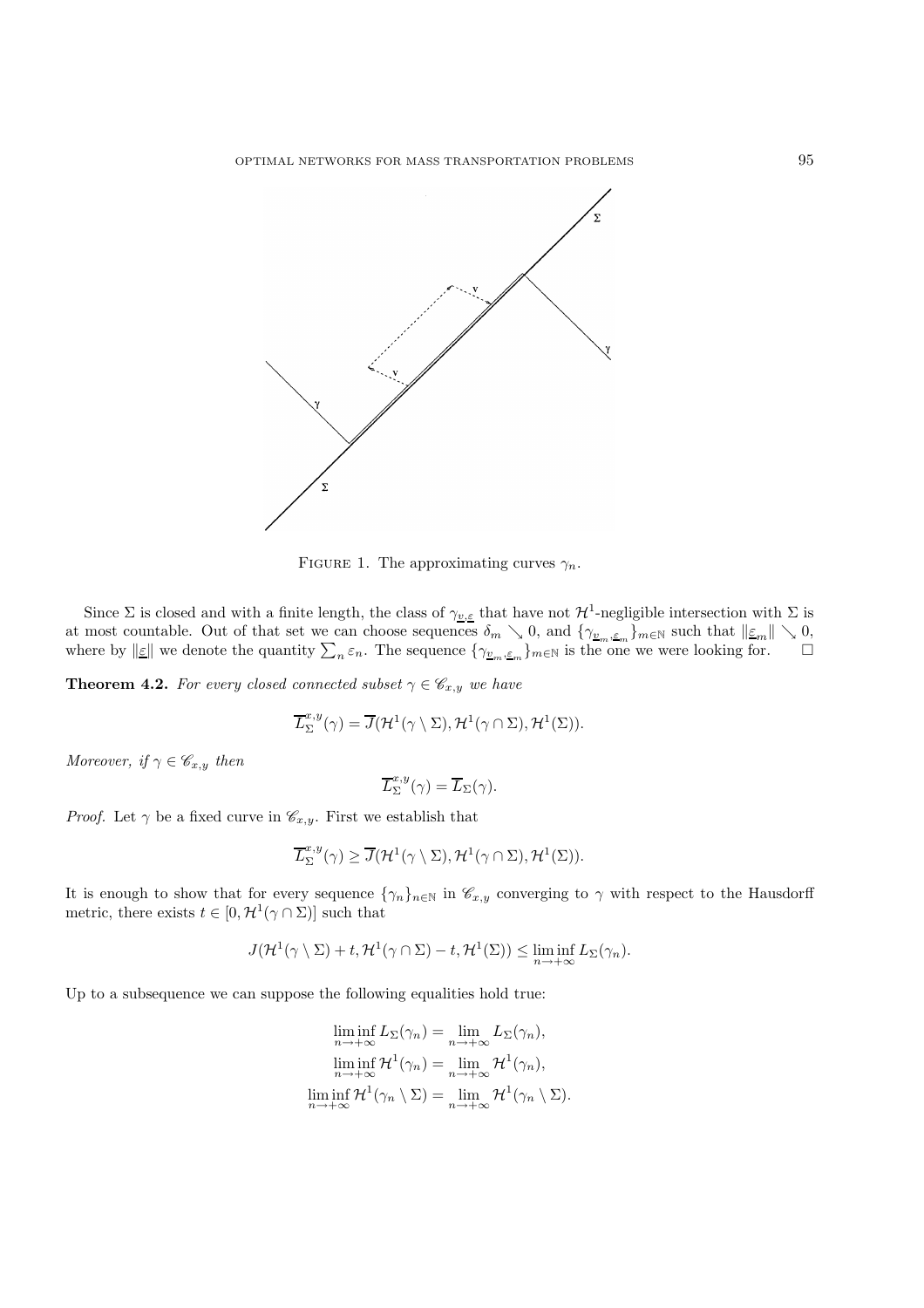Moreover, by Golab theorems (Ths. 3.2 and 3.3)

$$
\mathcal{H}^1(\gamma) \leq \lim_{n \to +\infty} \mathcal{H}^1(\gamma_n),
$$
  

$$
\mathcal{H}^1(\gamma \setminus \Sigma) \leq \lim_{n \to +\infty} \mathcal{H}^1(\gamma_n \setminus \Sigma).
$$

Choose  $t = \lim_n \mathcal{H}^1(\gamma_n \setminus \Sigma) - \mathcal{H}^1(\gamma \setminus \Sigma)$ . Then  $\mathcal{H}^1(\gamma \setminus \Sigma) + t = \lim_n \mathcal{H}^1(\gamma_n \setminus \Sigma)$ . We have

$$
\mathcal{H}^{1}(\gamma_{n}) = \mathcal{H}^{1}(\gamma_{n} \setminus \Sigma) + \mathcal{H}^{1}(\gamma_{n} \cap \Sigma)
$$
  
= 
$$
[\mathcal{H}^{1}(\gamma_{n} \setminus \Sigma) - t] + [\mathcal{H}^{1}(\gamma_{n} \cap \Sigma) + t].
$$

Taking the limit as  $n \to +\infty$  gives

$$
\mathcal{H}^1(\gamma) \leq \lim_{n \to +\infty} \mathcal{H}^1(\gamma_n) = \left[ \mathcal{H}^1(\gamma \setminus \Sigma) + t \right] + \lim_{n \to +\infty} \mathcal{H}^1(\gamma_n \cap \Sigma)
$$

so that

$$
\mathcal{H}^1(\gamma \cap \Sigma) - t \le \lim_{n \to +\infty} \mathcal{H}^1(\gamma_n \cap \Sigma).
$$

It follows by the semicontinuity and monotonicity of  $J$  in the first two variables

$$
J\left(\mathcal{H}^1(\gamma \setminus \Sigma) + t, \mathcal{H}^1(\gamma \cap \Sigma) - t, \mathcal{H}^1(\Sigma)\right) \leq \liminf_{n \to +\infty} J\left(\mathcal{H}^1(\gamma_n \setminus \Sigma), \mathcal{H}^1(\gamma_n \cap \Sigma), \mathcal{H}^1(\Sigma)\right).
$$

Now, we have to establish the opposite inequality:

$$
\overline{L}_{\Sigma}^{x,y}(\gamma) \leq \overline{J}\left(\mathcal{H}^1(\gamma \setminus \Sigma), \mathcal{H}^1(\gamma \cap \Sigma), \mathcal{H}^1(\Sigma)\right).
$$

In the same way as before, it is enough to show that for every  $t \in [0, \mathcal{H}^1(\gamma \cap \Sigma)]$  we can find a sequence  $\{\gamma_n\}_{n \in \mathbb{N}}$ in  $\mathscr{C}_{x,y}$  which converges to  $\gamma$  such that

$$
\liminf_{n\to+\infty}L_{\Sigma}(\gamma_n)\leq J\left(\mathcal{H}^1(\gamma\setminus\Sigma)+t,\mathcal{H}^1(\gamma\cap\Sigma)-t,\mathcal{H}^1(\Sigma)\right).
$$

Given t, let  $\{\gamma_n\}_{n\in\mathbb{N}}$  be the sequence given by Lemma 4.1. Then we get

$$
\lim_{n \to +\infty} \mathcal{H}^1(\gamma_n \setminus \Sigma) = \mathcal{H}^1(\gamma) - \mathcal{H}^1(\gamma \cap \Sigma) + t = \mathcal{H}^1(\gamma \setminus \Sigma) + t.
$$

Thanks to  $\mathcal{H}^1(\gamma_n \cap \Sigma) \leq \mathcal{H}^1(\gamma \cap \Sigma) - t$ , we have

$$
J\left(\mathcal{H}^1(\gamma_n\setminus\Sigma),\mathcal{H}^1(\gamma_n\cap\Sigma),\mathcal{H}^1(\Sigma)\right)\leq J\left(\mathcal{H}^1(\gamma_n\setminus\Sigma),\mathcal{H}^1(\gamma\cap\Sigma)-t,\mathcal{H}^1(\Sigma)\right)
$$

and by the continuity of  $J$  in the first variable

$$
\liminf_{n \to +\infty} J\left(\mathcal{H}^1(\gamma_n \setminus \Sigma), \mathcal{H}^1(\gamma_n \cap \Sigma), \mathcal{H}^1(\Sigma)\right) \le J\left(\mathcal{H}^1(\gamma \setminus \Sigma) + t, \mathcal{H}^1(\gamma \cap \Sigma) - t, \mathcal{H}^1(\Sigma)\right)
$$

which implies the inequality we looked for. The proof of the second statement of the theorem is analogous and hence omitted.  $\square$ 

The next proposition is a consequence of Theorem 4.2.

**Proposition 4.3.** *For every*  $x, y \in K$  *we have* 

$$
d_{\Sigma}(x, y) = \inf \{ \overline{L}_{\Sigma}(\gamma) : \gamma \in \mathscr{C}_{x, y} \}.
$$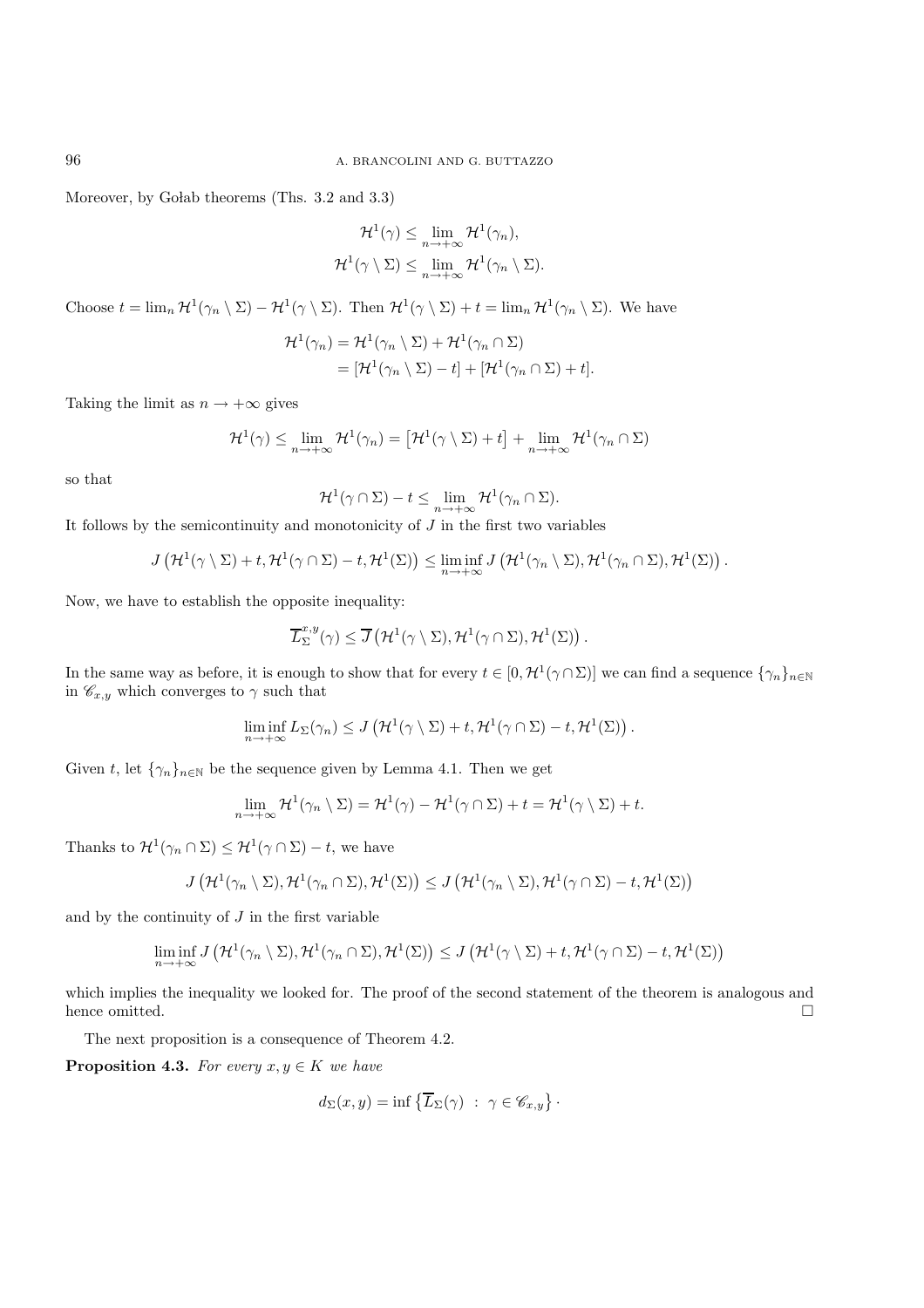*Proof.* By a general result of relaxation theory (see for instance [4]), the infimum of a function is the same as the infimum of its lower semicontinuous envelope, so

$$
d_{\Sigma}(x,y) = \inf \left\{ \overline{L}_{\Sigma}^{x,y}(\gamma) \ : \ \gamma \in \mathscr{C}_{x,y} \right\}.
$$

It is then enough to prove that

$$
\inf \left\{ \overline{L}_{\Sigma}^{x,y}(\gamma) \ : \ \gamma \in \mathscr{C}_{x,y} \right\} = \inf \left\{ \overline{L}_{\Sigma}(\gamma) \ : \ \gamma \in \mathscr{C}_{x,y} \right\},\
$$

which is a consequence of Theorem 4.2.  $\Box$ 

It is more convenient to introduce the function whose variables a, b, c now represent the length  $\mathcal{H}^1(\gamma \setminus \Sigma)$ covered by one's own means, the path length  $\mathcal{H}^1(\gamma)$ , and the length of the network  $\mathcal{H}^1(\Sigma)$ :

$$
\Theta(a, b, c) = \overline{J}(a, b - a, c).
$$

Obviously, Θ satisfies

$$
\Theta\left(\mathcal{H}^1(\gamma \setminus \Sigma), \mathcal{H}^1(\gamma), \mathcal{H}^1(\Sigma)\right) = \overline{J}\left(\mathcal{H}^1(\gamma \setminus \Sigma), \mathcal{H}^1(\gamma \cap \Sigma), \mathcal{H}^1(\Sigma)\right).
$$

We now study some properties of Θ.

**Proposition 4.4.** Θ *is monotone, non-decreasing with respect to each of its variables.*

*Proof.* The monotonicity in the third variable is straightforward. The one in the first variable can be obtained observing that

$$
\Theta(a, b, c) = \inf_{a \le s \le b} J(s, b - s, c)
$$
\n(4.5)

and that the right-hand side of (4.5) is a non-decreasing function of a. The monotonicity in the second variable is obtained in a similar way, still relying on  $(4.5)$  and paying attention to the sets where the infimum is taken.  $\Box$ 

**Proposition 4.5.** Θ *is lower semicontinuous.*

*Proof.* We have to show that

$$
\Theta(a, b, c) \le \liminf_{n \to +\infty} \Theta(a_n, b_n, c_n)
$$

when  $a_n \to a$ ,  $b_n \to b$  and  $c_n \to c$ . Let us consider for every real positive number  $\varepsilon$  and for every positive integer *n* a real number  $s_n$  such that  $a_n \leq s_n \leq b_n$  and

$$
J(s_n, b_n - s_n, c_n) \leq \Theta(a_n, b_n, c_n) + \varepsilon.
$$

Up to a subsequence, we can suppose that

$$
\liminf_{n \to +\infty} \Theta(a_n, b_n, c_n) = \lim_{n \to +\infty} \Theta(a_n, b_n, c_n).
$$

We can also suppose that  $s_n \to s$ , where  $a \leq s \leq b$ . Thanks to the semicontinuity of J

$$
\Theta(a,b,c) \leq J(s,b-s,c) \leq \liminf_{n \to +\infty} J(s_n,b_n-s_n,c_n) \leq \liminf_{n \to +\infty} \Theta(a_n,b_n,c_n) + \varepsilon.
$$

Letting  $\varepsilon \to 0^+$  yields the desired inequality.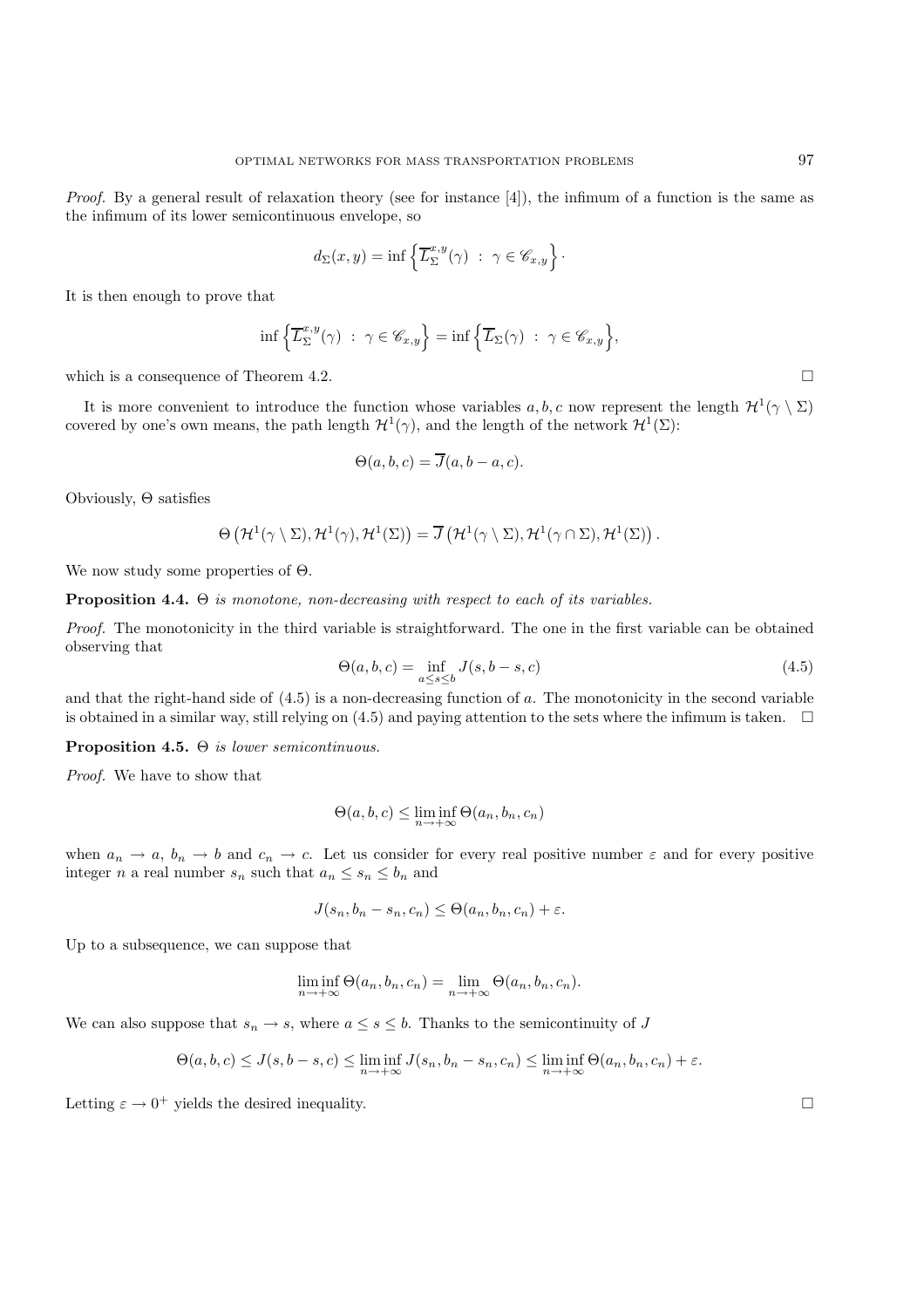#### 5. Existence theorem

In this section we continue to develop the tools we will use to prove Theorem 5.6.

**Proposition 5.1.** *Let*  $\{x_n\}_{n\in\mathbb{N}}$  *and*  $\{y_n\}_{n\in\mathbb{N}}$  *be sequences in* K *such that*  $x_n \to x$  *and*  $y_n \to y$ *.* If  $\{\sum_n\}_{n\in\mathbb{N}}$  *is a sequence of closed connected sets such that*  $\Sigma_n \to \Sigma$ *, then* 

$$
d_{\Sigma}(x, y) \le \liminf_{n \to +\infty} d_{\Sigma_n}(x_n, y_n). \tag{5.6}
$$

*Proof.* First, up to a subsequence, we can suppose that

$$
\liminf_{n \to +\infty} d_{\Sigma_n}(x_n, y_n) = \lim_{n \to +\infty} d_{\Sigma_n}(x_n, y_n).
$$

Given  $\varepsilon > 0$ , we choose a sequence  $\{\gamma_n\}_{n \in \mathbb{N}}$  such that  $\gamma_n \in \mathscr{C}_{x_n, y_n}$  and

$$
\Theta(\mathcal{H}^1(\gamma_n \setminus \Sigma_n), \mathcal{H}^1(\gamma_n), \mathcal{H}^1(\Sigma_n)) \leq d_{\Sigma_n}(x_n, y_n) + \varepsilon.
$$

Up to a subsequence we can suppose that  $\gamma_n \to \gamma$  (it is easy to check that  $x_n \to x$  and  $y_n \to y$  imply  $\gamma \in \mathscr{C}_{x,y}$ ) and

$$
\mathcal{H}^{1}(\gamma \setminus \Sigma) \leq \lim_{n} \mathcal{H}^{1}(\gamma_{n} \setminus \Sigma_{n}),
$$

$$
\mathcal{H}^{1}(\gamma) \leq \lim_{n} \mathcal{H}^{1}(\gamma_{n}),
$$

$$
\mathcal{H}^{1}(\Sigma) \leq \lim_{n} \mathcal{H}^{1}(\Sigma_{n}).
$$

Using the semicontinuity and monotonicity of  $\Theta$  (Props. 4.4 and 4.5), we obtain

$$
d_{\Sigma}(x, y) \leq \Theta \left(\mathcal{H}^{1}(\gamma \setminus \Sigma), \mathcal{H}^{1}(\gamma), \mathcal{H}^{1}(\Sigma)\right)
$$
  
\n
$$
\leq \Theta \left(\lim_{n \to +\infty} \mathcal{H}^{1}(\gamma_{n} \setminus \Sigma_{n}), \lim_{n \to +\infty} \mathcal{H}^{1}(\gamma_{n}), \lim_{n \to +\infty} \mathcal{H}^{1}(\Sigma_{n})\right)
$$
  
\n
$$
\leq \liminf_{n \to +\infty} \Theta \left(\mathcal{H}^{1}(\gamma_{n} \setminus \Sigma_{n}), \mathcal{H}^{1}(\gamma_{n}), \mathcal{H}^{1}(\Sigma_{n})\right)
$$
  
\n
$$
\leq \liminf_{n \to +\infty} d_{\Sigma_{n}}(x_{n}, y_{n}) + \varepsilon.
$$

The arbitrary choice of  $\varepsilon$  gives then inequality (5.6).

As a consequence of Proposition 5.1 we have the following corollary.

**Corollary 5.2.** *Let*  $\{x_n\}_{n\in\mathbb{N}}$  *and*  $\{y_n\}_{n\in\mathbb{N}}$  *be sequences in* K *such that*  $x_n \to x$  *and*  $y_n \to y$ *.* If  $\Sigma$  *is a closed connected set, then*

$$
d_{\Sigma}(x, y) \le \liminf_{n \to +\infty} d_{\Sigma}(x_n, y_n).
$$

*In other words,*  $d_{\Sigma}$  *is a lower semicontinuous function on*  $K \times K$ *.* 

Proposition 5.5 will play a crucial role in the proof of our main existence result. We split its proof in the next two lemmas for convenience.

**Lemma 5.3.** *Let* X *be a compact metric space,*  $\{f_n\}_{n\in\mathbb{N}}$  *a sequence of positive real valued functions defined on* X*. Let also* g *be a continuous positive real valued function defined on* X*. Then, the following statements are equivalent:*

(1) 
$$
\forall \varepsilon > 0 \ \exists N : \ \forall n \ge N \ \forall x \in X \quad g(x) \le f_n(x) + \varepsilon;
$$

(2) 
$$
\forall x \in X \ \forall x_n \to x \quad g(x) \leq \liminf_n f_n(x_n).
$$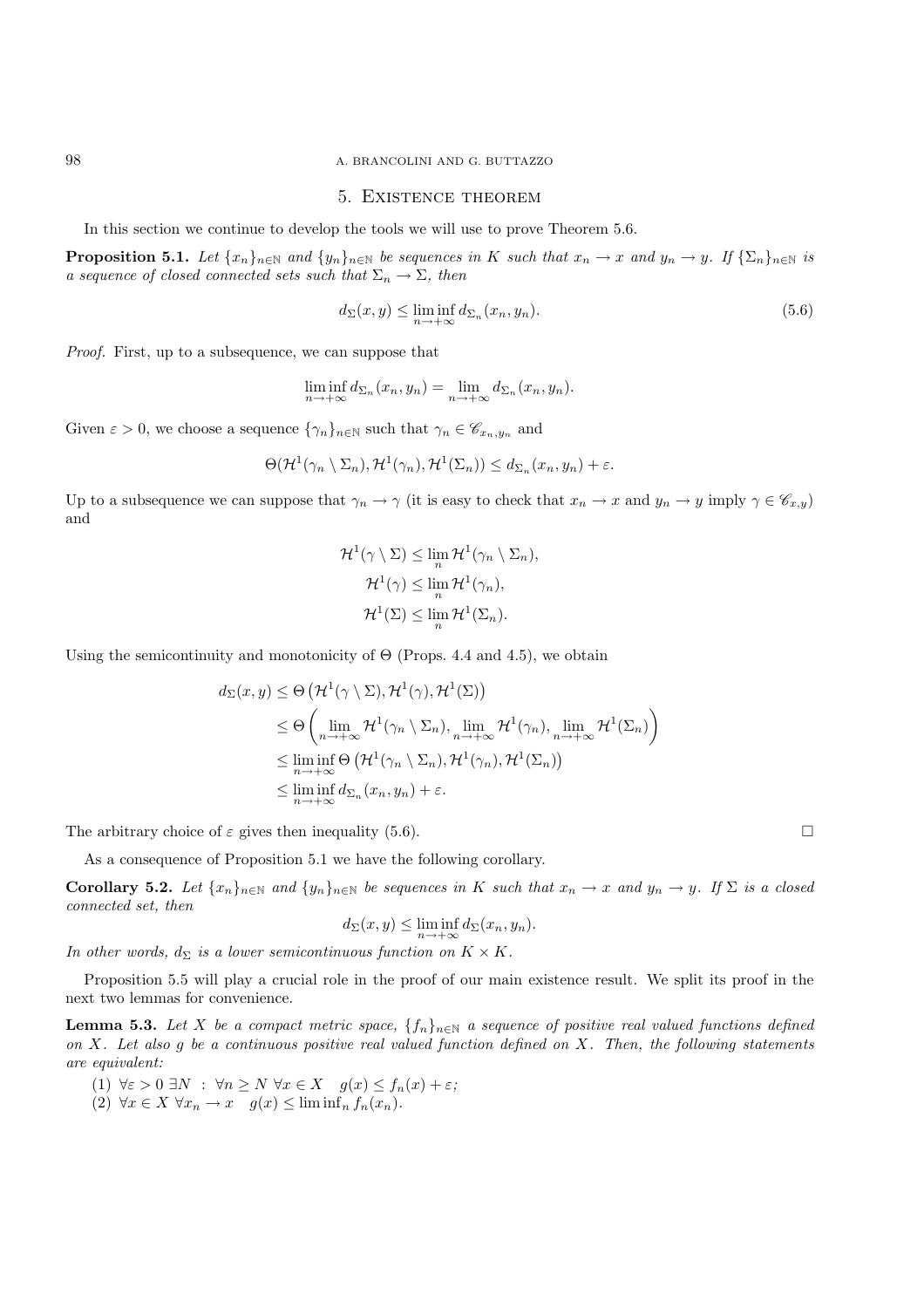*Proof.*

• Let  $x_n \to x$ . Then

$$
g(x_n) = f_n(x_n) + (g(x_n) - f_n(x_n)) \le f_n(x_n) + \varepsilon.
$$

By the continuity of  $g$ , taking the lower limit we achieve

$$
g(x) \le \liminf_{n \to +\infty} f_n(x_n) + \varepsilon. \tag{5.7}
$$

Then  $(1) \Rightarrow (2)$  is established when  $\varepsilon \to 0^+$ .

• Let us now prove that  $(2) \Rightarrow (1)$ . Suppose on the contrary that there exists a positive  $\varepsilon$  and an increasing sequence of positive integers  ${n_k}_k$  such that

$$
g(x_{n_k}) \ge f_{n_k}(x_{n_k}) + \varepsilon \tag{5.8}
$$

for a suitable  $x_{n_k}$ . Thanks to the compactness of X we can suppose up to a subsequence that  $x_{n_k} \to x$ . Define

$$
x_n = \begin{cases} x_{n_k} & \text{if } n = n_k \text{ for some } k\\ x & \text{otherwise.} \end{cases}
$$

Then  $x_n \to x$ , and  $g(x) \leq \liminf_n f_n(x_n)$ . From (5.8) it follows,

$$
g(x) \ge \liminf_{k \to +\infty} f_{n_k}(x_{n_k}) + \varepsilon \ge \liminf_{n \to +\infty} f_n(x_n) + \varepsilon \ge g(x) + \varepsilon
$$

which is false.  $\Box$ 

**Lemma 5.4.** *Let* f *be a lower semicontinuous function defined on a metric space*  $(X, d)$  *which ranges in*  $[0, +\infty]$ *. Then the set of functions*  $\{g_t : t \geq 0\}$  *defined by* 

$$
g_t(x) = \inf\{f(y) + td(x, y) : y \in X\}
$$

*satisfies the following properties:*

•  $q_t \geq 0$ ;

- g<sup>t</sup> *is* t*-Lipschitz continuous;*
- $g_t(x) \nearrow f(x)$  as  $t \to +\infty$ .

*Proof.* See Lemma 1.3.1 of [1] or Proposition 1.3.7 of [4].

**Proposition 5.5.** *Let*  $\{f_n\}_{n\in\mathbb{N}}$  *and*  $f$  *be non-negative lower semicontinuous functions, all defined on a compact metric space*  $(X, d)$ *. Let*  $\{\mu_n\}_{n \in \mathbb{N}}$  *be a sequence of nonnegative measures on* X *such that*  $\mu_n \rightharpoonup^* \mu$ *. Suppose that*

$$
\forall x \in X \,\,\forall x_n \to x \quad f(x) \le \liminf_{n \to +\infty} f_n(x_n).
$$

*Then*

$$
\int_X f \, \mathrm{d}\mu \le \liminf_{n \to +\infty} \int_X f_n \, \mathrm{d}\mu_n.
$$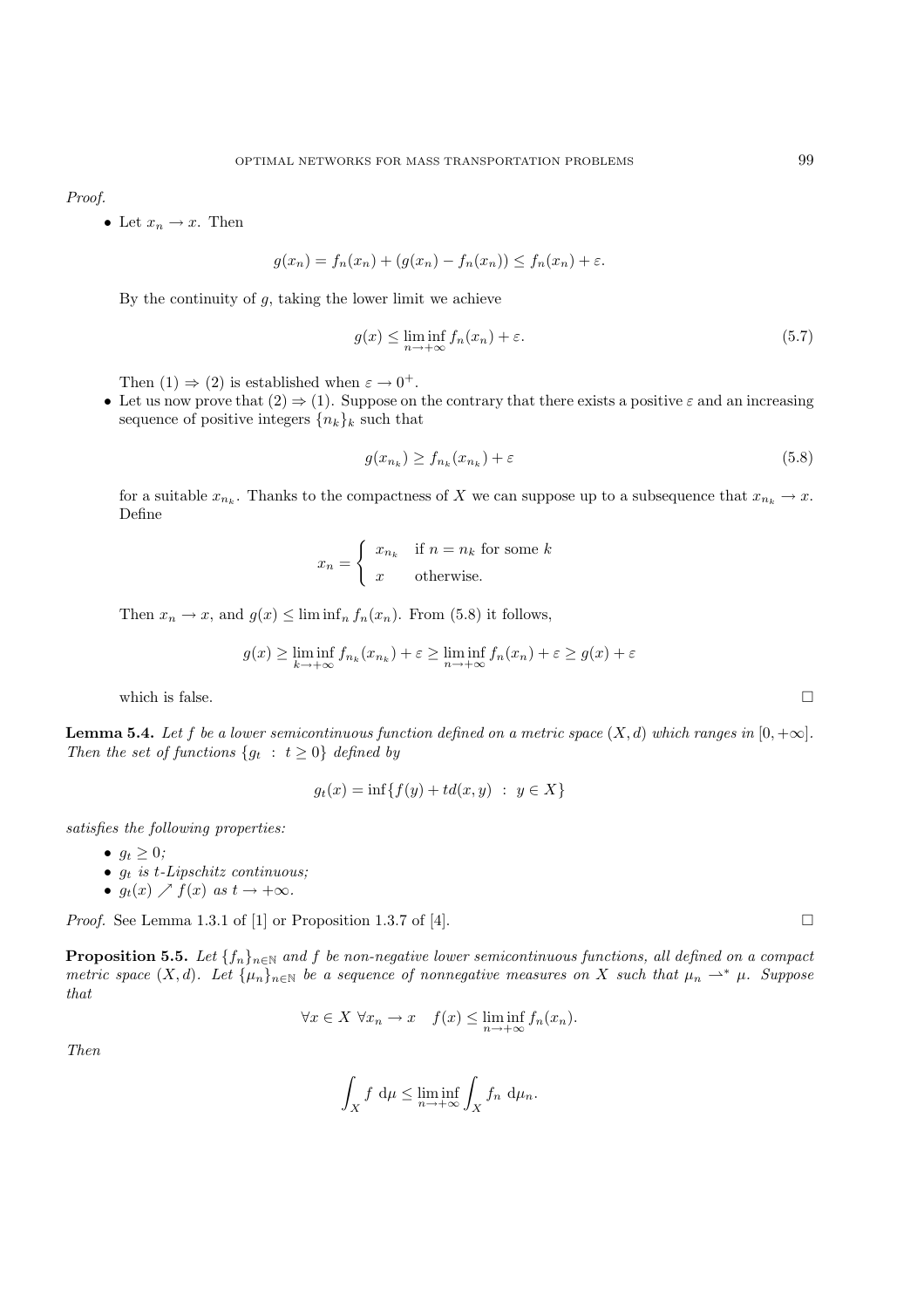*Proof.* Let  $\psi$  be a continuous function with compact support such that  $0 \leq \psi \leq 1$ . Let  $g_t$  be the function of Lemma 5.4; since  $g_t$  satisfies the hypothesis of Lemma 5.3 with  $g = g_t$ , we have  $g_t \leq f_n + \varepsilon$  for n large enough and then

$$
\int_X g_t \psi \, d\mu = \lim_{n \to +\infty} \int_X g_t \psi \, d\mu_n \le \liminf_{n \to +\infty} \int_X f_n \, d\mu_n.
$$

Taking the supremum in t and  $\psi$ , we obtain

$$
\int_X f \, d\mu \le \liminf_{n \to +\infty} \int_X f_n \, d\mu_n.
$$

We may now state and prove our existence result.

**Theorem 5.6.** *The problem*

$$
\min\{T(\Sigma)\;:\;\Sigma\in\mathscr{C}\}
$$

*admits a solution.*

*Proof.* First, let us prove that for every  $l > 0$  the class

$$
\mathscr{D}_l := \{ \Sigma \ : \ \Sigma \in \mathscr{C}, \ \mathcal{H}^1(\Sigma) \leq l \}
$$

is a compact subset of the metric space  $(\mathscr{C}(K), d_{\mathcal{H}})$ . Since  $(\mathscr{C}(K), d_{\mathcal{H}})$  is a compact space, it is enough to show that  $\mathscr{D}_l$  is closed. We already know that the Hausdorff limit of a sequence of closed connected set is a closed connected set. If  $\{\Sigma_n\}_{n\in\mathbb{N}}$  is a sequence of closed connected sets such that  $\mathcal{H}^1(\Sigma_n)\leq l$ 

$$
\Sigma_n \to \Sigma \Longrightarrow \mathcal{H}^1(\Sigma) \le \liminf_{n \to +\infty} \mathcal{H}^1(\Sigma_n) \le l
$$

by Golab theorem (Th. 3.2).

Second, by our assumption on the function  $J$ 

$$
d_{\Sigma}(x, y) \ge G\left(\mathcal{H}^1(\Sigma)\right)
$$

so that

$$
T(\Sigma) \ge G\left(\mathcal{H}^1(\Sigma)\right).
$$

Then, if  $\{\Sigma_n\}_{n\in\mathbb{N}}$  is a minimizing sequence, the sequence of 1-dimensional Hausdorff measures  $\{\mathcal{H}^1(\Sigma_n)\}_{n\in\mathbb{N}}$ must be bounded, *i.e.*  $\mathcal{H}^1(\Sigma_n) \leq l$ , for some  $l > 0$ .

If we prove that the functional  $\Sigma \mapsto T(\Sigma)$  is sequentially lower semicontinuous on the class  $\mathscr{D}_l$ , then the existence of an optimal  $\Sigma$  will be a consequence of the fact that a sequentially lower semicontinuous function takes a minimum on a compact metric space. Let  $\{\Sigma_n\}_{n\in\mathbb{N}}$  be a sequence in  $\mathscr{D}_l$  such that  $\Sigma_n \to \Sigma$ . Let  $\{\mu_n\}_{n\in\mathbb{N}}$ be an optimal transport plan for the transport problem

$$
\min \left\{ \int_{K \times K} d_{\Sigma_n}(x, y) d\mu \; : \; \pi^+_{\#} \mu = \mu^+, \pi^-_{\#} \mu = \mu^- \right\}.
$$

Up to a subsequence we can suppose  $\mu_n \rightharpoonup^* \mu$  for a suitable  $\mu$ . It is easy to see that  $\mu$  is a transport plan between  $\mu^+$  and  $\mu^-$ .

Since by Proposition 5.1  $d_{\Sigma}(x, y) \le \liminf_n d_{\Sigma_n}(x_n, y_n)$  for all  $x_n \to x$  and  $y_n \to y$ , by Lemma 5.5 we have

$$
\int_{K \times K} d_{\Sigma}(x, y) d\mu \le \liminf_{n \to +\infty} \int_{K \times K} d_{\Sigma_n}(x, y) d\mu_n.
$$
\n(5.9)